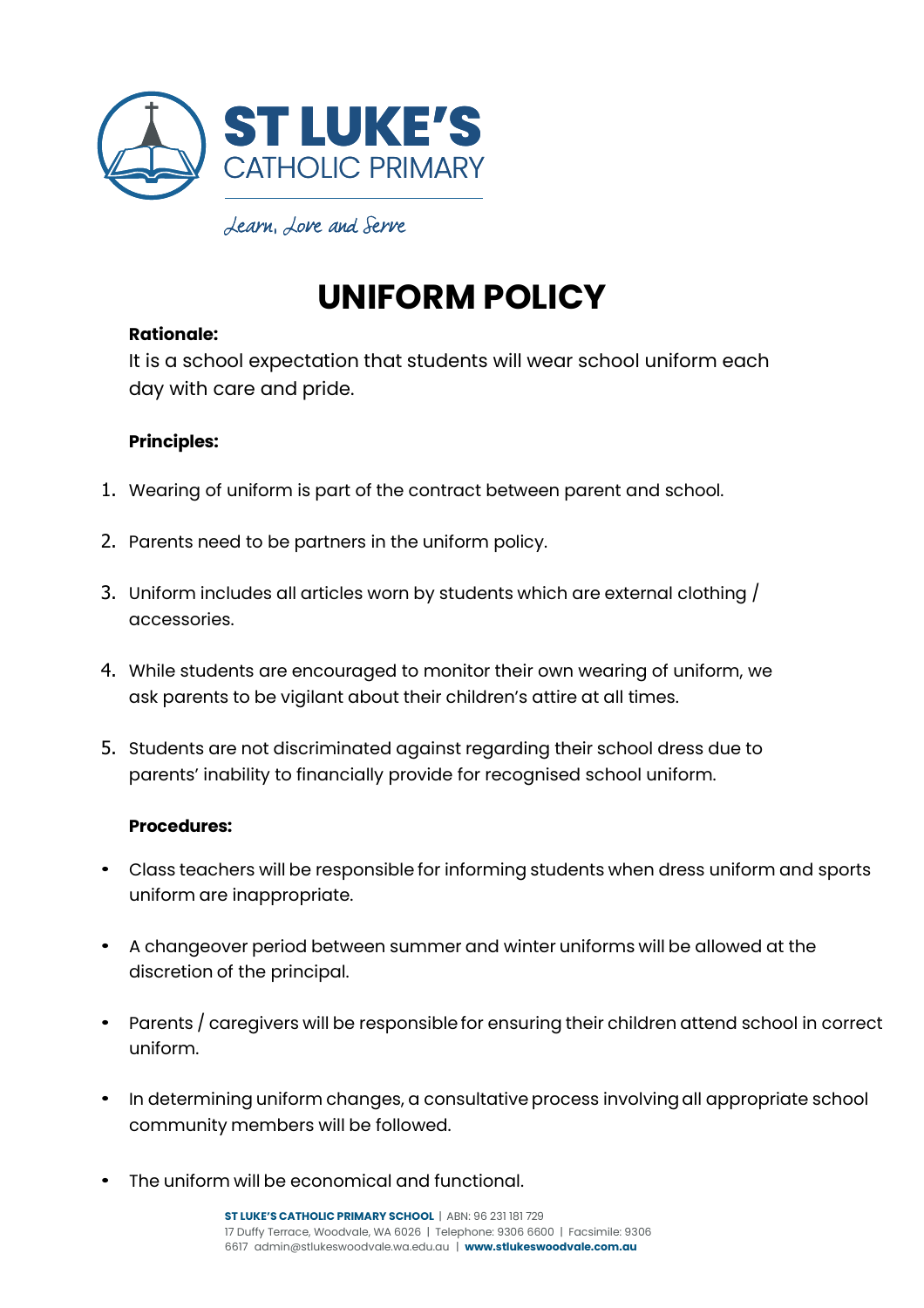

- An economically viable School Uniform Shop will provide a service to the community.
- When changes are made to the uniform, Health and safety considerations will be taken into account.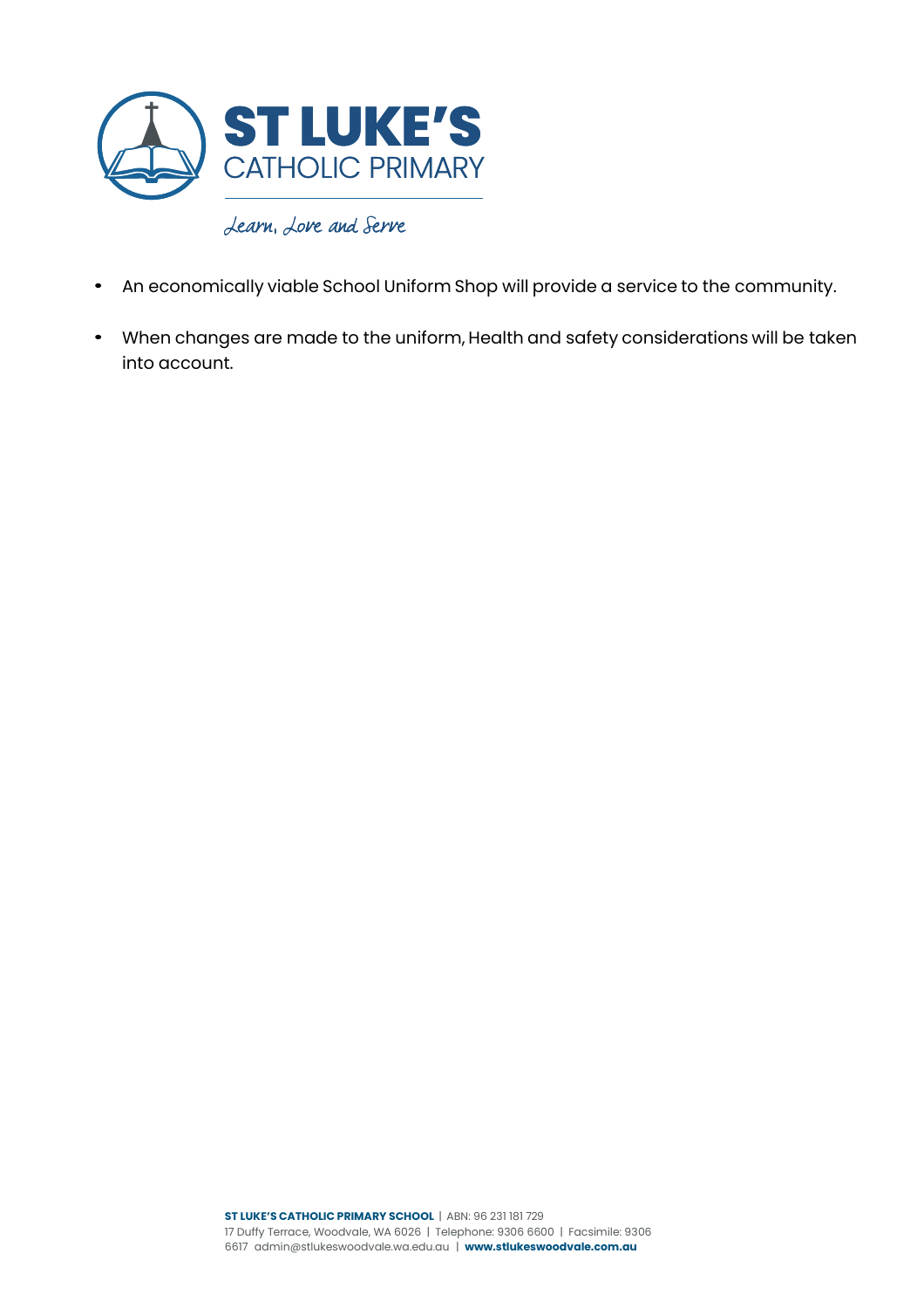

## **Grooming Standards:**

- Students are expected to be well groomed and to have a sense of pride in their appearance.
- St Luke's Catholic Primary School uniform expectations apply to all students when travelling to and from school, during school hours and for designated school functions.
- Students are expected to look clean, neat and tidy.
- Hair must be one natural colour only. Extremes in hair colour and styles are **notacceptable**. Students with extreme hair colour and/or style will be sent home to remedy the situation. This includes NO PATTERNS shaved into the hair.
- For health reasons, when a child's hair is at collar length or longer it must be tied back off the face. Hair must be clean, brushed and kept off the face. If hair is longer than the bottom of the collar, all hair must be completely tied back with a ribbon or elastic band only in school colour/s (blue, red and white). If a headband is worn it shall be blue or white in colour.
- Nail polish or makeup **shall not** be worn at any time. Cosmetics are only to be worn for medical purposes and with the permission of the principal.
- Where a child is unable to wear the uniform of the day: The parent shall send a letter to the class teacher stipulating: i. The reason ii. The period for which the child will be unable to wear the correct uniform.

This period will not exceed three days without the approval of the principal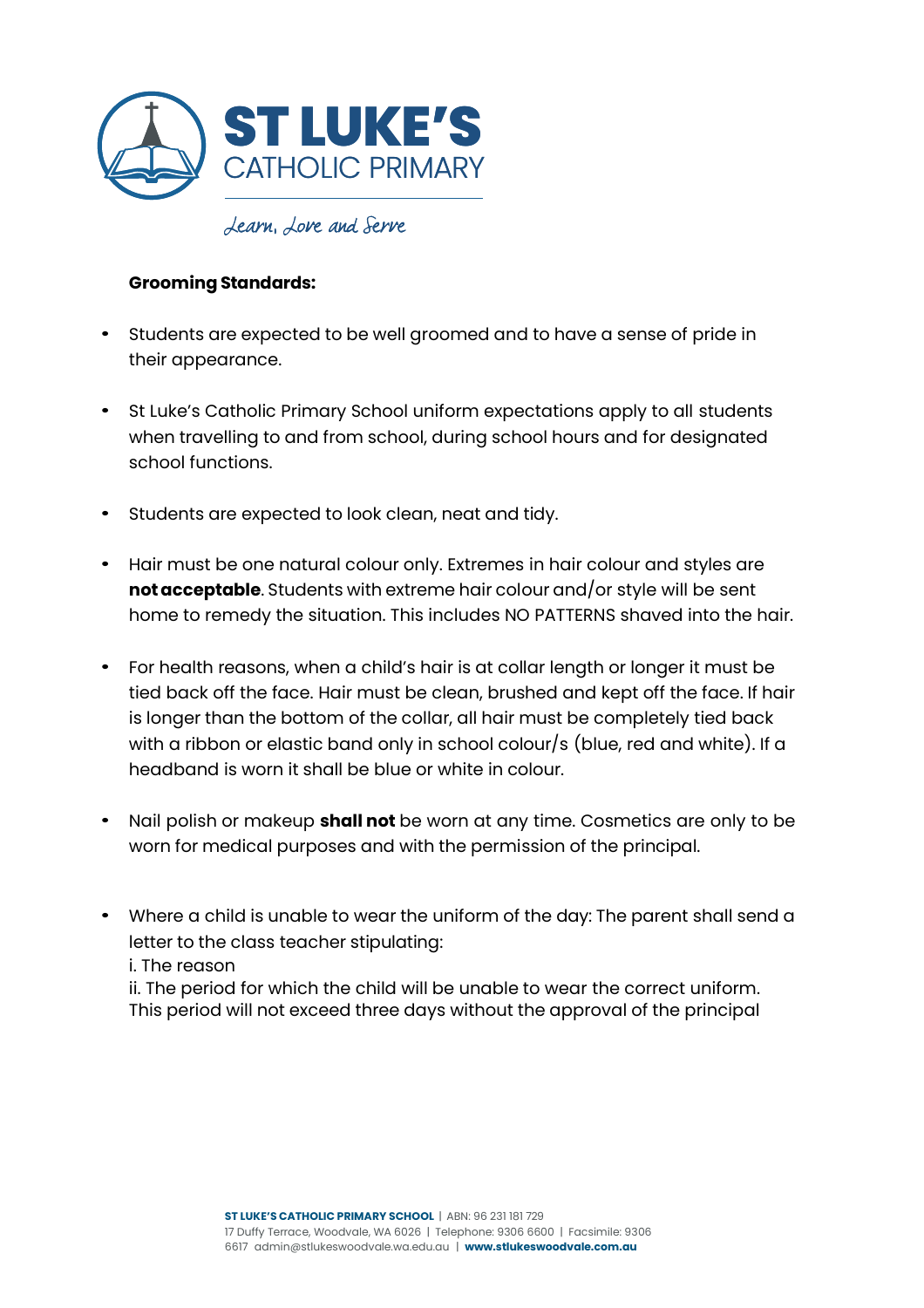

### **Permitted Accessories:**

- One fine neck chain (only a Christian symbol may be added to the chain optional).
- One watch only. Watch may be worn but at the owner's risk. **The school will not accept responsibility for loss or damage of the watch,oranyother jewelry wornbythestudent.**
- 1 pair of plain sleepers or studs (boys and girls) No other jewelry or fashion attire may be worn. This includes any form of bracelets.
- A plain blue scarf is allowed to be worn with the winter uniform.
- St Luke's Catholic Primary School Legionnaire hat or slouch hat permitted. Other types not permitted. Please refer to our Sun Smart Policy for specifications.

Physical Education and sports clothes are to be worn correctly on the days set aside. It is recommended students wear **appropriate sport shoes**. These can be any colour.

School hats are compulsory in Terms 1, 2, 3 and 4 and must be worn during school hours, whenever the students are outside and when attending an excursion.

**A"UniformInfringementNotice"willbesenthome, tonotify parents, if a child is not wearing the correct uniform. Repeat notices will result inameeting with theAssistantPrincipalandthen Principal.**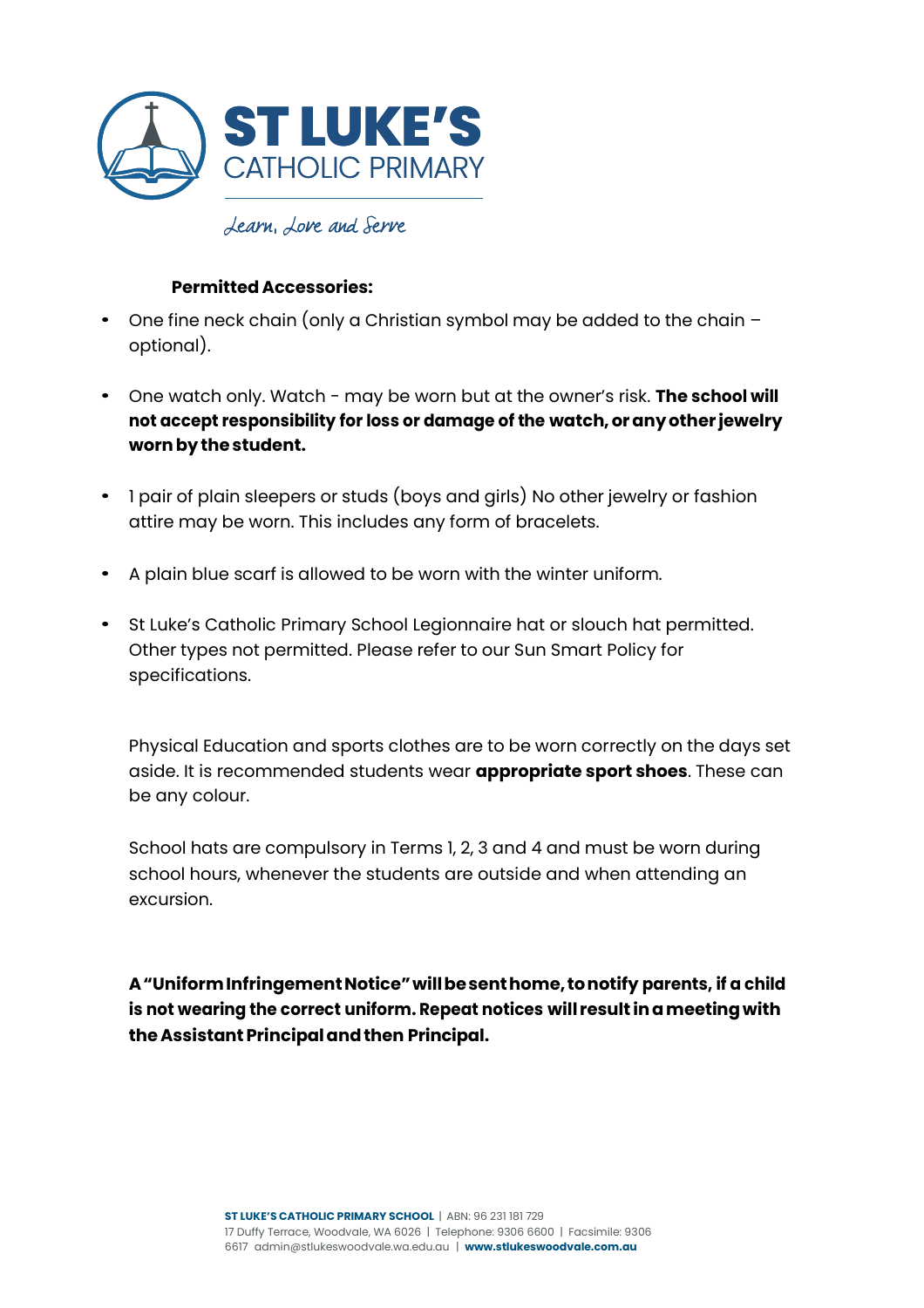

#### **IMPORTANT INFORMATION REGARDING SCHOOL UNIFORM**

The nature of school uniform and the manner in which it is worn sets a tone in our school. It also serves as a public relations exercise while our students travel to and from school. Therefore, it is important to check your child's school uniform and make sure that it fits your child correctly and that it is in good repair and clean.

Please review the list below, and make adjustments if necessary: Trousers that are too long cannot be rolled up at the hem.

- Trousers must be turned up and sewn, to fit the child that is wearing them and the cotton used must be grey.
- Holes in the knee of the trouser must either be repaired to a good standard of repair, or a new pair purchased.
- Shirt pockets must be stitched back into place if they come undone.
- Buttons must be sewn back on if they come off.

• Shoelaces must be the correct size for your child's shoe, and in good repair, so that your child can tie his/her shoelaces if necessary. Extra-long shoelaces that become undone are very dangerous and represent a hazard. Equally short snapped laces that cannot be tied cause sloppy ill-fitting shoes.

• Black lace-up school shoes, the suggested type of shoe is similar to the type manufactured by Clarkes. Suede or canvas type shoes are not classified as 'school shoes' and are not permitted. Velcro or buckle type shoes are permitted. It is **highly recommended** that your child's leather shoes be maintained by regular application of shoe polish.

• Ties must be tied correctly with top button closed

We thank you for your cooperation in being supportive with the school's uniform policy.